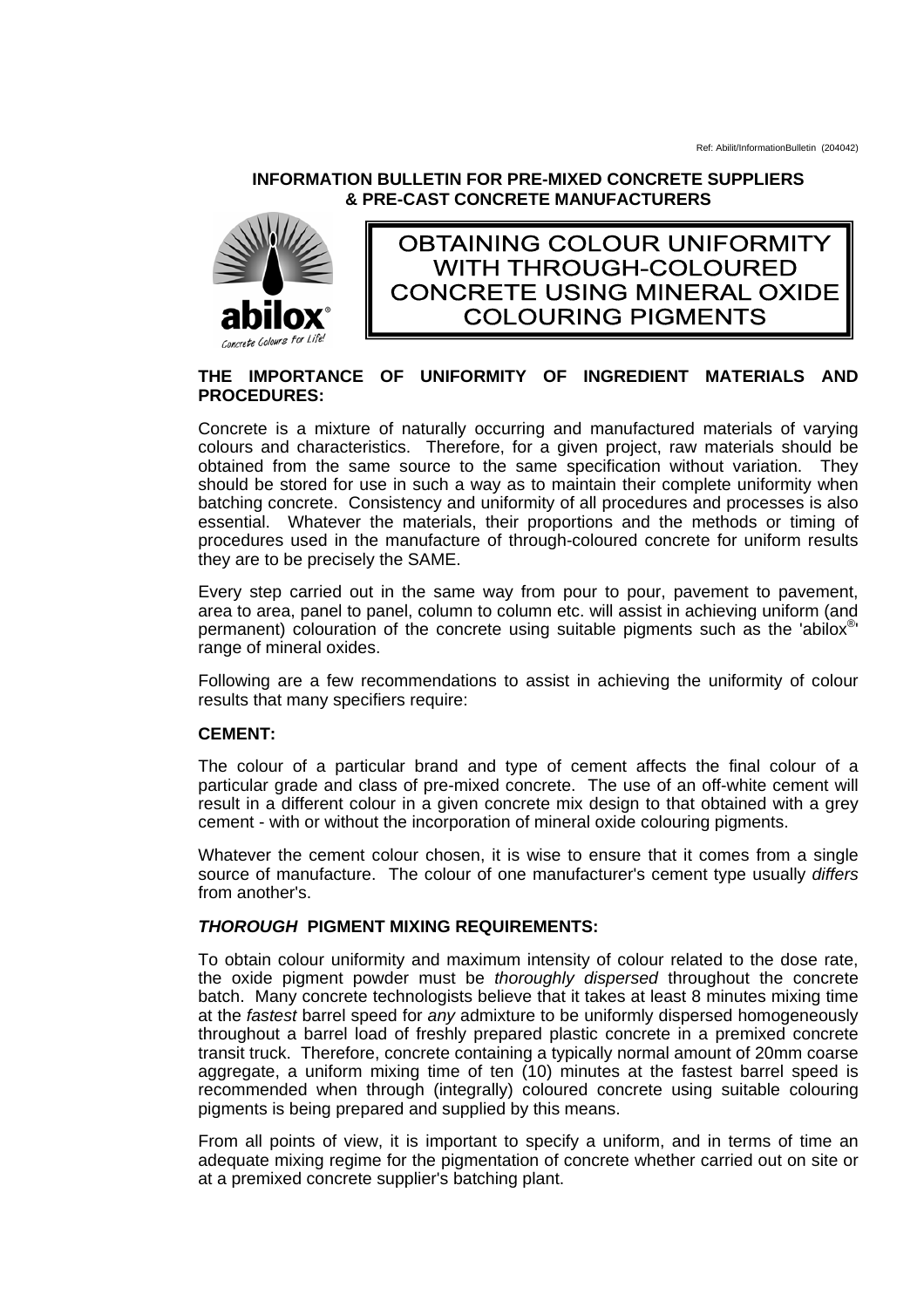### **WATER TO CEMENTITIOUS BINDER RATIO:**

Most people concerned with building and construction are aware that amongst other factors, the hardness, mechanical strengths, shrinkage and cracking resistance as well as the durability of concrete is greatly and beneficially influenced when the amount of water compared to that of the cement or cementitious binder is kept relatively low. The lower the water to cementitious material ratio (w/c ratio), the higher the performance.

However, it appears that when making through-coloured concrete with the use of suitable colouring pigments, many people are unaware that achieving low water to cementitious binder ratios, usually by means of a suitable admixture, also increases the colour intensity of colouring pigments at a given pigment dose rate.

In a given concrete mix design, a high water content compared with a low one, makes a greater volume of cement paste 'glue'. At a given pigment dose rate weight, the intensity of colour of the concrete is weakened as a result - as is its mechanical strengths, ie it may be considered that the intensity of pigmentation as well as the concrete's performance are adversely affected.

When strong intense colours are required, the decision may be made at a slightly higher cost to keep the w/c ratio of the concrete at a uniformly low level whilst maintaining a suitable liquid consistency or slump for forming, pumping, placement, finishing, etc by means of the addition of a suitable super water reducing and/or superplasticising admixture\*.

### **AVOIDING COLOUR PROBLEMS WITH FORM-WORK:**

### *WATER ABSORPTION***:**

Avoid varying the forming material. Different formwork materials may have different rates and characteristics of water absorption. These may affect cement hydration and its colour at the concrete's surface. Impervious forms such as polyurethane or steel will behave differently to timber. Although plywood and Oregon are both porous timbers, they will, due to their different densities, behave differently. New and used timber formwork should be pre-conditioned to make their surfaces uniform or mortar/concrete applied, allowed to set and then cleaned off prior to use to minimise the probability of colour variation at the concrete's off-form surface.

#### *SURFACE TEMPERATURE:*

The heat of hydration of concrete at a form's surface may vary with different forming materials - timber, polyurethane, fibreglass or steel - resulting in potential colour variation - even with unpigmented concrete.

### **STRIPPING TIME OF PRECAST CONCRETE:**

The time concrete spends in the form *after* setting affects hydration. To minimise colour variations, the interval between the setting of the concrete and the stripping of the formwork (or form liner) should be consistent.

In addition to the factors previously mentioned, it appears that the uniformity of colour of pigmented concrete is proportional to an *adequate* time concrete is left in its mould or formwork before stripping the formwork or demoulding the concrete unit. 'Weekend' precast concrete usually results in units having ideal colour uniformity but they may not match '*weekday'* units.

Therefore, despite a higher cost to make them uniform, it may be beneficial to leave precast concrete units in their moulds for say 36 instead of 18 hours. The increased time concrete spends in the form or mould affects hydration (it is being cured) and colour uniformity. To minimise colour variation, the interval between the placement of the concrete and the stripping of the formwork/formliner should be adequate as well as consistent from one panel and the next.

**\*** *In addition to that range of 39 UV resistant 'abilox®' mineral oxide colouring pigment powders, Ability offers its 'Efflorein® ' and 'Cosmotron® ' DPU-AC instantly dispersing, high purity powder admixtures for concrete - both of which are often used in combination, but added separately to a batch of concrete after suitable testing and trials in a given concrete mix design. Further printed information is available about these high performance Ability admixtures upon request.*